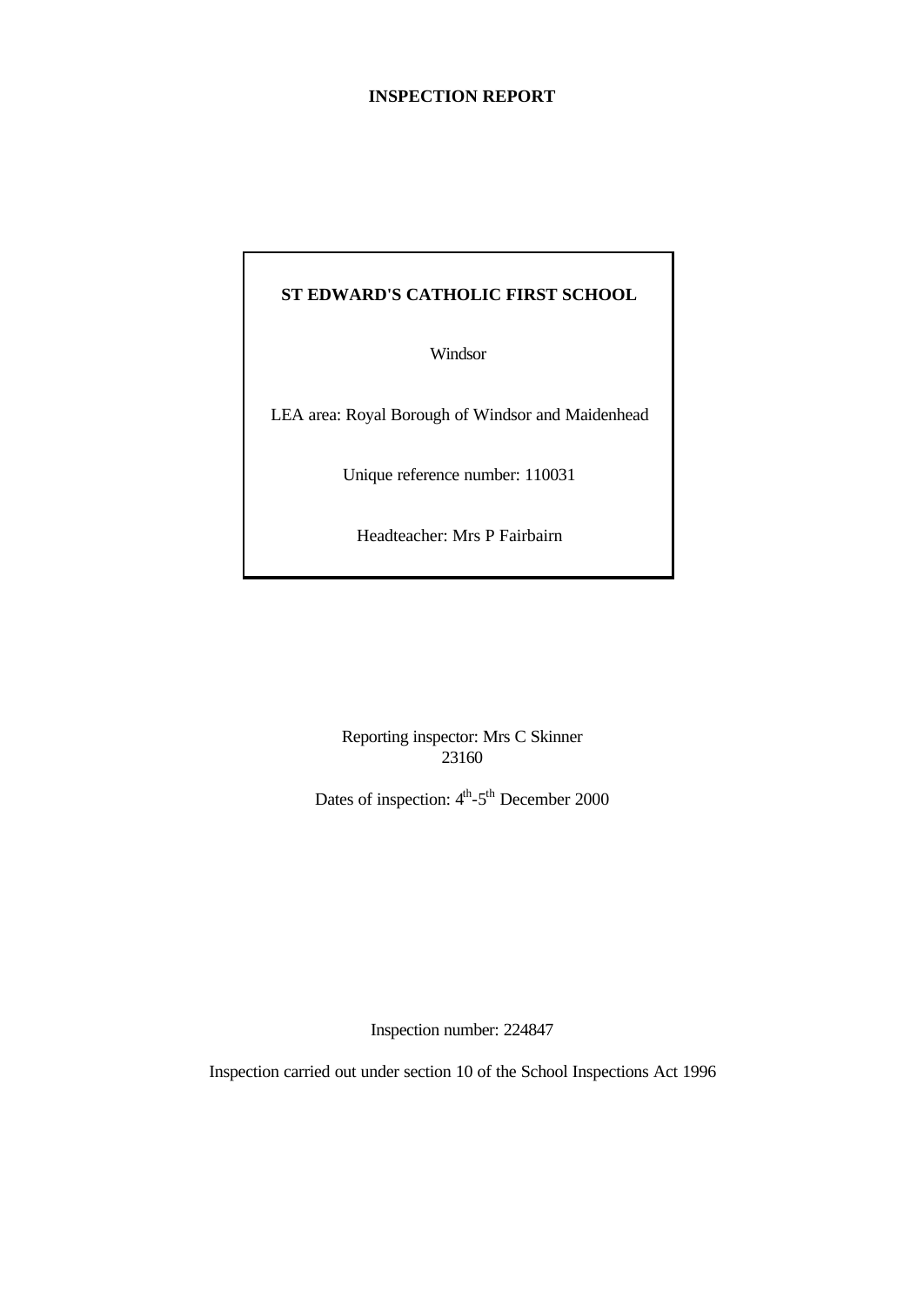# **INFORMATION ABOUT THE SCHOOL**

| Type of school:              | First                                         |
|------------------------------|-----------------------------------------------|
| School category:             | <b>Voluntary Aided</b>                        |
| Age range of pupils:         | $5$ to $9$                                    |
| Gender of pupils:            | Mixed                                         |
| School address:              | Parsonage Lane<br>Windsor<br><b>Berkshire</b> |
| Postcode:                    | SL4 5EN                                       |
| Telephone number:            | 01753 860607                                  |
| Fax number:                  | 01753 860607                                  |
| Appropriate authority:       | The governing body, St Edward's First School  |
| Name of chair of governors:  | Mrs M Walker                                  |
| Date of previous inspection: | <b>June 1996</b>                              |

# © Crown copyright 2000

This report may be reproduced in whole or in part for non-commercial educational purposes, provided that all extracts quoted are reproduced verbatim without adaptation and on condition that the source and date thereof are stated.

Further copies of this report are obtainable from the school. Under the School Inspections Act 1996, the school must provide a copy of this report and/or its summary free of charge to certain categories of people. A charge not exceeding the full cost of reproduction may be made for any other copies supplied.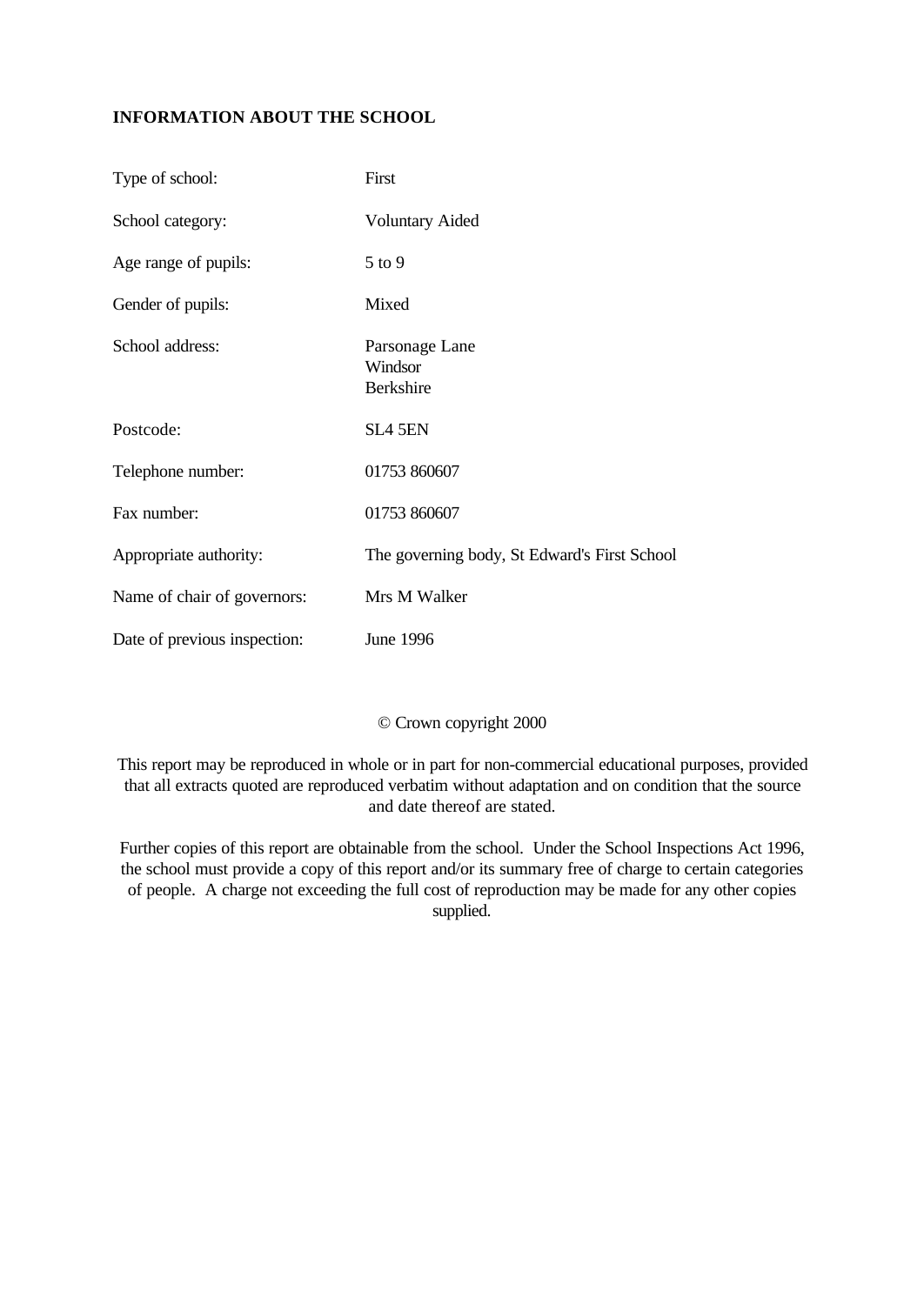# **INFORMATION ABOUT THE INSPECTION TEAM**

| <b>Team members</b>    |                      |  |  |
|------------------------|----------------------|--|--|
| Mrs C Skinner<br>23160 | Registered inspector |  |  |
| Mr R Elam<br>9092      | Lay inspector        |  |  |
| Mrs J Morris<br>13754  | Team inspector       |  |  |

The inspection contractor was:

Phoenix Educational Consultants "Thule" 60 Joy Lane Whitstable Kent CT5 4LT

01227 273449

Any concerns or complaints about the inspection or the report should be raised with the inspection contractor. Complaints that are not satisfactorily resolved by the contractor should be raised with OFSTED by writing to:

The Registrar Inspection Quality Division The Office for Standards in Education Alexandra House 33 Kingsway London WC2B 6SE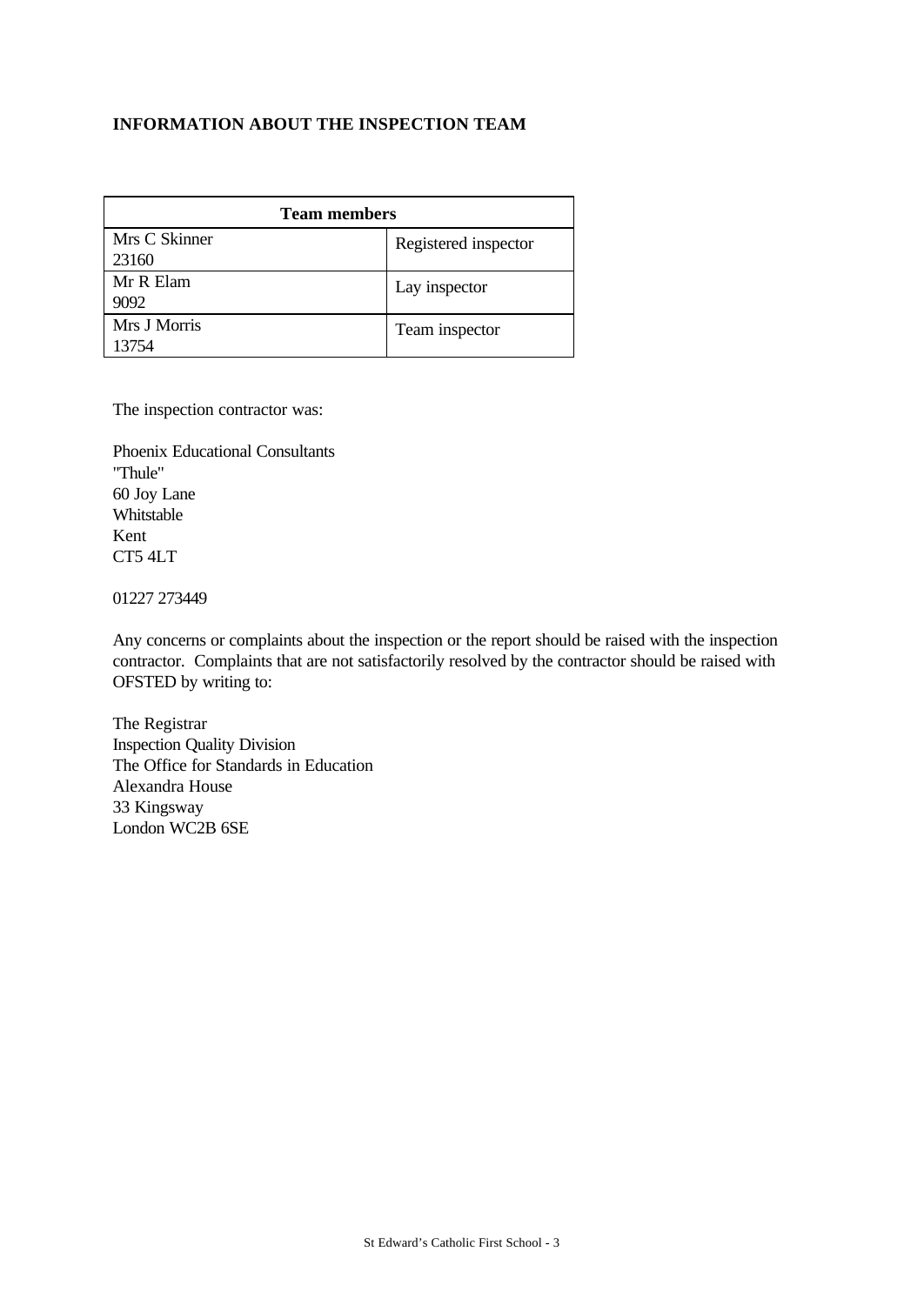### **REPORT CONTENTS**

|                                                       | Page |
|-------------------------------------------------------|------|
| <b>PART A: SUMMARY OF THE REPORT</b>                  | 5    |
| Information about the school                          |      |
| How good the school is                                |      |
| What the school does well                             |      |
| What could be improved                                |      |
| How the school has improved since its last inspection |      |
| <b>Standards</b>                                      |      |
| Pupils' attitudes and values                          |      |
| Teaching and learning                                 |      |
| Other aspects of the school                           |      |
| How well the school is led and managed                |      |
| Parents' and carers' views of the school              |      |
| <b>PART B: COMMENTARY</b>                             |      |
| <b>WHAT THE SCHOOL DOES WELL</b>                      | 10   |
| <b>WHAT COULD BE IMPROVED</b>                         | 15   |
| WHAT SHOULD THE SCHOOL DO TO IMPROVE FURTHER?         | 15   |
| PART C: SCHOOL DATA AND INDICATORS                    | 16   |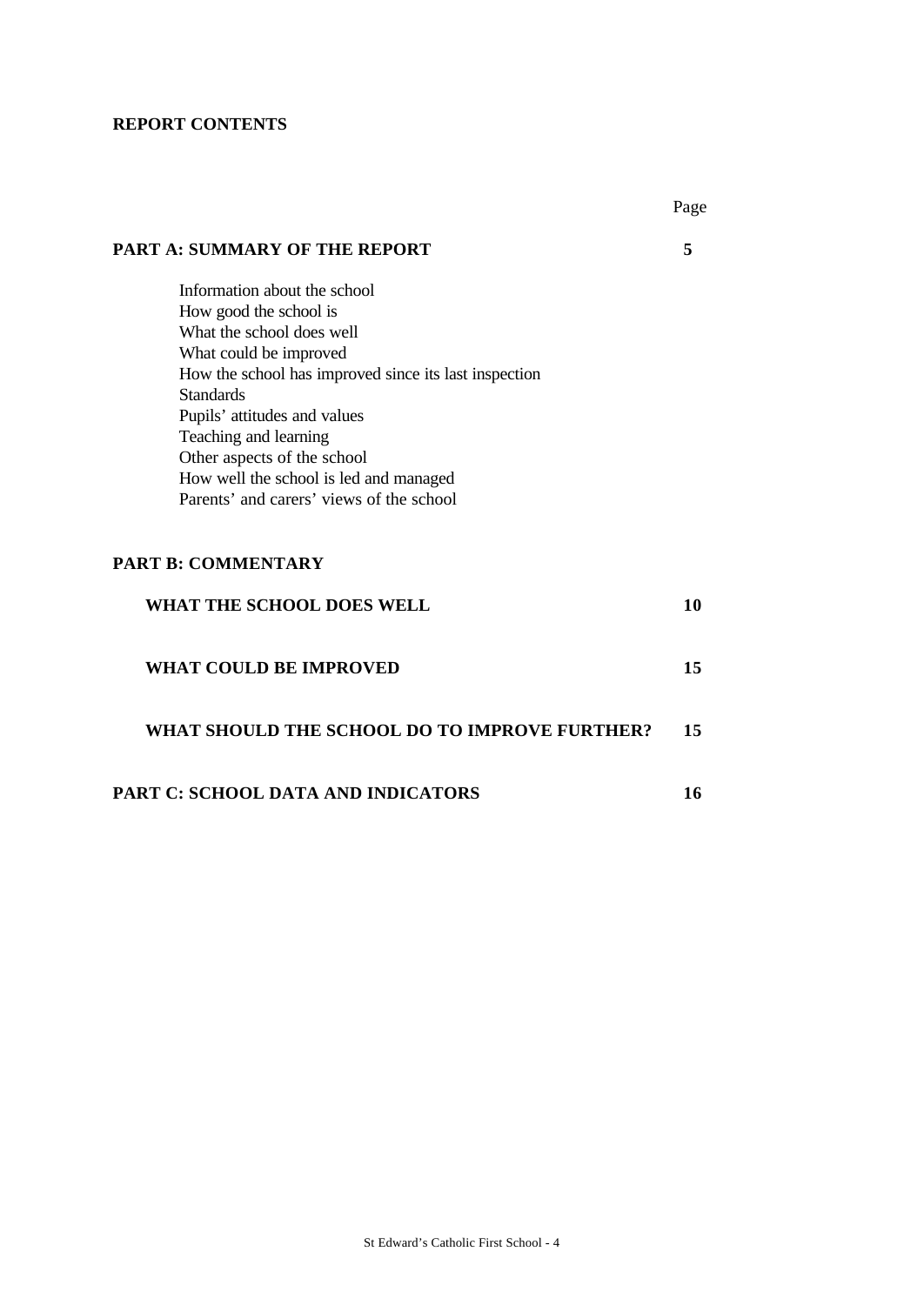# **PART A: SUMMARY OF THE REPORT**

### **INFORMATION ABOUT THE SCHOOL**

St Edward's Catholic First School educates boys and girls between the ages of five and nine. There are 164 pupils on roll altogether, of whom 96 are boys and 68 are girls. The school is smaller than average for its type. The school admits pupils at the beginning of the term after their fifth birthday. At the time of the inspection, there were no children in the Reception class. There are 12 pupils (seven per cent) on the school's register of special educational needs, which is below the national average. No pupils have a statement of special educational need, which is also below average. Five pupils (three per cent) are eligible for free school meals, which is below average. Eight pupils come from ethnic minority backgrounds and nine from European countries outside Britain. Twenty pupils (12 per cent) speak English as an additional language, which is high compared with most schools. Some of these pupils are bilingual, and three are at an early stage of learning English. During the last school year, 15 pupils entered the school other than at the usual time of first admission, and eight left it at times other than those of the normal leaving or transfer for most pupils. The attainment of pupils on entry to the school is broadly average.

#### **HOW GOOD THE SCHOOL IS**

This is a very good school. Pupils make very good progress in their learning and achieve standards that are much higher than those found in most schools by the time they leave. This is due to the very good leadership and management of the headteacher, governors and staff, which are very effective in improving the school and raising standards. The quality of teaching is good overall and promotes the pupils' progress well. The school provides very good value for money.

#### **What the school does well**

- The school enables pupils to make very good progress so that they reach standards that are well above the national average in English and mathematics.
- The leadership and management provided by the headteacher, governors and staff are very good, and there is a shared commitment to excellence and continued improvement.
- The school's monitoring and evaluation of its own performance are outstanding and contribute very well to its effectiveness in planning for school development.
- The good quality of the teaching helps the pupils to make good progress in their learning.
- The school makes very good provision for the pupils' spiritual, moral, social and cultural development.
- The pupils' attitudes, behaviour and personal development are all very good, as are the relationships between pupils and between pupils and adults.

#### **What could be improved**

• Curricular provision for children in the Foundation Stage (Reception) which does not take account of the revised national guidelines and early learning goals for children of this age.

*The areas for improvement will form the basis of the governors' action plan.*

# **HOW THE SCHOOL HAS IMPROVED SINCE ITS LAST INSPECTION**

The school was last inspected in June 1996, since when it has made a good improvement. Standards have risen from above average to well above average in English and mathematics, and all of the key issues raised by the previous inspection have been addressed very well. For example, the monitoring and evaluation of teaching and learning are now a significant strength of the school, and pupils are given many opportunities to develop independent learning skills. The curriculum in geography in Years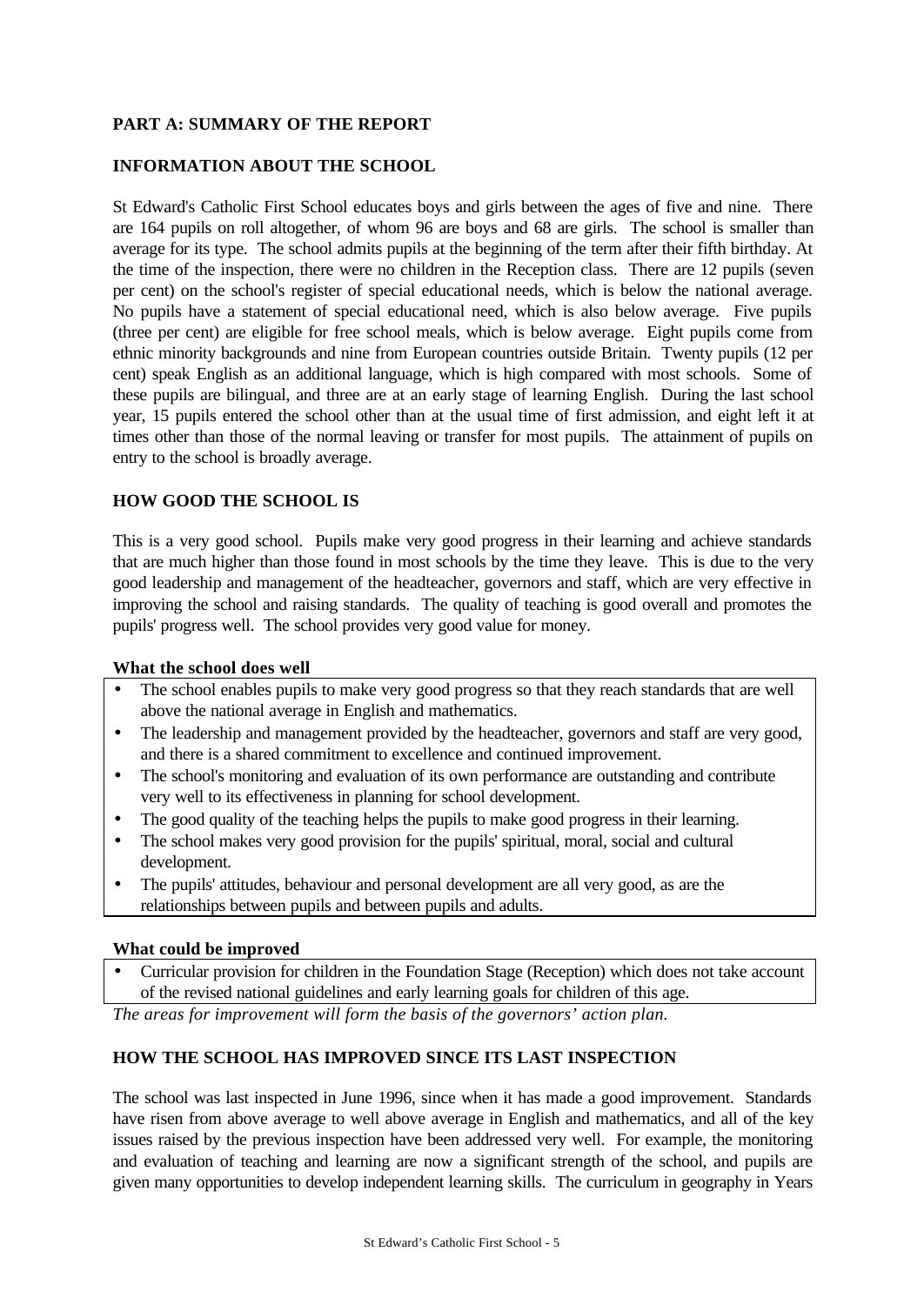3 and 4 now meets statutory requirements and standards in the subject have improved and are now similar to those found in most schools. There have been major improvements to the outdoor play space, including the provision of large play equipment. The school's procedures for assessing and tracking pupils' progress and for analysing and evaluating its performance are much improved and have a significant impact on raising the standards achieved by individual pupils. The shared commitment to improvement, by all staff, gives the school a very good capacity to continue to improve and to maintain very high standards in the future.

#### **STANDARDS**

The table shows the standards achieved by 7 year olds based on average point scores in National Curriculum tests.

|                 | <b>Compared with</b> |       |       |                    |                                               |
|-----------------|----------------------|-------|-------|--------------------|-----------------------------------------------|
| Performance in: | all schools          |       |       | similar<br>schools | Key                                           |
|                 | 1998                 | 1999  | 2000  | 2000               | $A^*$<br>very high                            |
| reading         | A                    | $A^*$ | $A^*$ | A                  | well above average<br>A<br>B<br>above average |
| writing         | A                    | $A^*$ | $A^*$ | A                  | average<br>below average                      |
| mathematics     | A                    | A     | A     | A                  | well below average<br>E                       |

The school achieves standards that are consistently well above the national average in the national tests for seven year olds. They are highest in reading and writing, where the school's results have been in the top five per cent of schools nationally for the past two years. Standards are much higher than those achieved by similar schools. The school sets very challenging targets for pupils to achieve and is successful in meeting these. The assessments made by teachers in science at the end of Key Stage 1 in 2000 showed that standards were above average. The findings of the inspection show that the high standards achieved in national tests are reflected in the pupils' work throughout the year. By the end of Key Stage 1, standards in English, including literacy, and mathematics, including numeracy, are well above average. In science, they are above average.

These high standards are maintained at Key Stage 2. By the time the pupils leave the school, at the end of Year 4, standards are well above average in English and mathematics, and above average in science. Overall, pupils achieve very well during their time in school and make very good progress in their learning. The school continues to achieve very high standards because of the very good quality of its leadership and management and the good teaching. The very good provision for pupils with special educational needs and pupils who are learning English as an additional language enables them to make very good progress and achieve very well.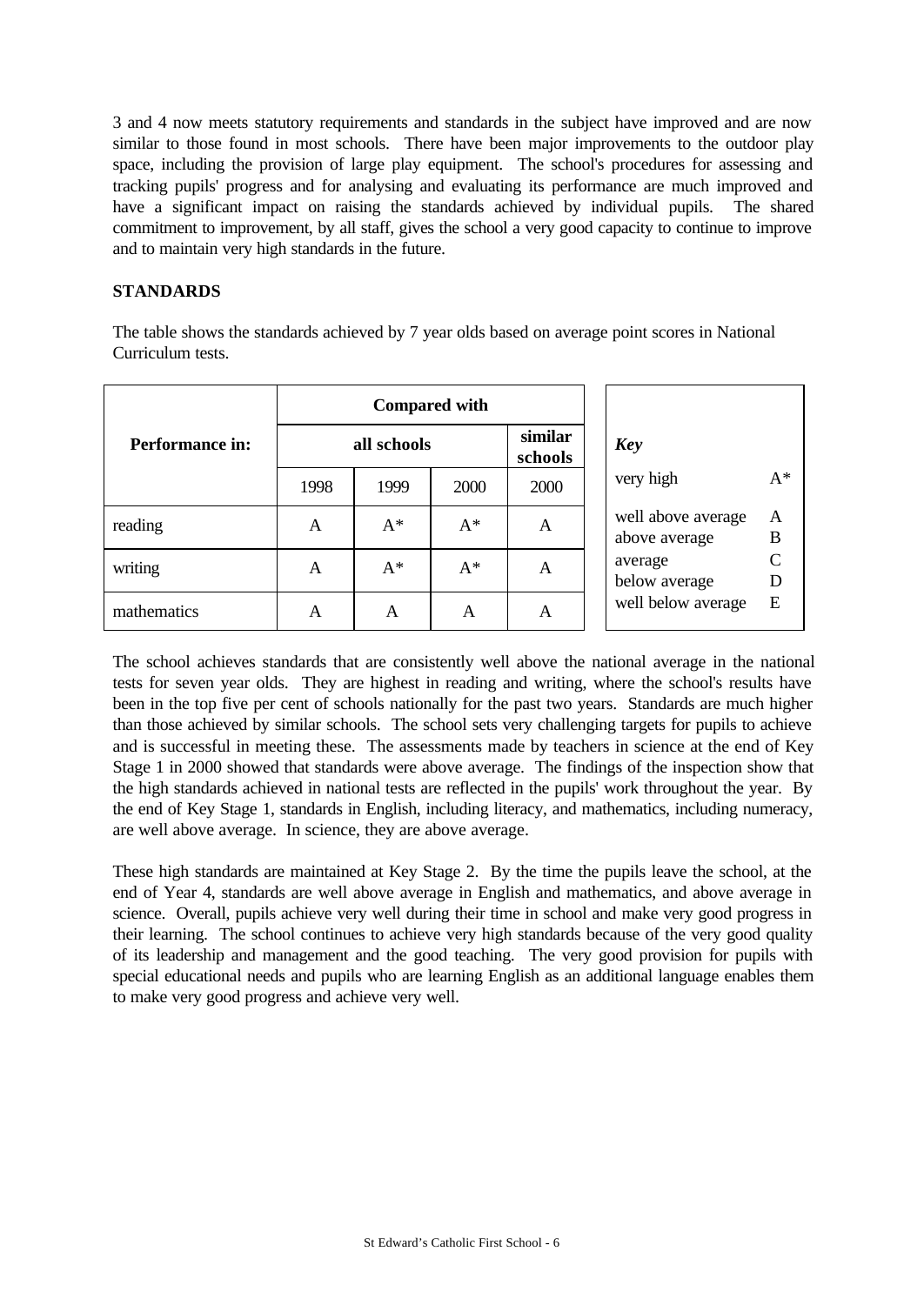### **PUPILS' ATTITUDES AND VALUES**

| Aspect                                    | <b>Comment</b>                                                                                                                                                                                                              |
|-------------------------------------------|-----------------------------------------------------------------------------------------------------------------------------------------------------------------------------------------------------------------------------|
| Attitudes to the school                   | The pupils' attitudes to learning are very good as a result of good teaching and<br>interesting lessons. They are eager to learn, concentrate very well and show<br>a keen interest in all that they do.                    |
| Behaviour, in and out of<br>classrooms    | Pupils behave very well in lessons, which greatly assists their learning. They<br>are friendly and courteous to visitors, and respond very well to the school's<br>high expectations of them around the school and at play. |
| Personal development and<br>relationships | Pupils show initiative in carrying out the daily routines of the school and are<br>willing to take responsibility. They help each other and form very good<br>relationships with other pupils and with adults.              |
| Attendance                                | Attendance is better than the national average. Pupils arrive punctually and<br>lessons begin promptly. There is little unauthorised absence.                                                                               |

#### **TEACHING AND LEARNING**

| <b>Teaching of pupils:</b> | aged 5-7 years | aged 7-9 years |  |
|----------------------------|----------------|----------------|--|
| Lessons seen overall       | Good           | Good           |  |

*Inspectors make judgements about teaching in the range: excellent; very good; good; satisfactory; unsatisfactory; poor; very poor. 'Satisfactory' means that the teaching is adequate and strengths outweigh weaknesses.*

The quality of teaching is good throughout the school and promotes good progress in the pupils' learning. During the inspection, 27 per cent of the teaching seen was very good, 67 per cent was good and 6 per cent (one lesson) was satisfactory. The quality of teaching and learning in English and mathematics is very good overall. The skills of literacy and numeracy are taught very well, and this enables pupils to make very good progress in their learning. Teachers plan lessons very well to challenge and extend all pupils, and they have very high expectations of what pupils are able to achieve. As a result, pupils acquire new knowledge, skills and understanding at a productive pace. The very good relationships that exist between staff and pupils help to create a purposeful working atmosphere in which pupils' ideas are valued. This helps to develop their confidence and self-esteem and also encourages them to sustain concentration very well and think for themselves. There is very good teaching of vocabulary that is specific to different subjects, which enables pupils to develop an extensive understanding of correct terminology. Teachers achieve an effective balance between lively, stimulating and well structured explanations and questioning, and individual or group activities that help pupils to apply and extend their learning. The teachers' assessment and monitoring of the attainment and progress of individual pupils are very strong features of the teaching, which make sure that all pupils are given work that matches their needs and capabilities. This ensures that pupils with special educational needs, those who are gifted and talented and those who speak English as an additional language achieve very well in relation to their earlier attainment.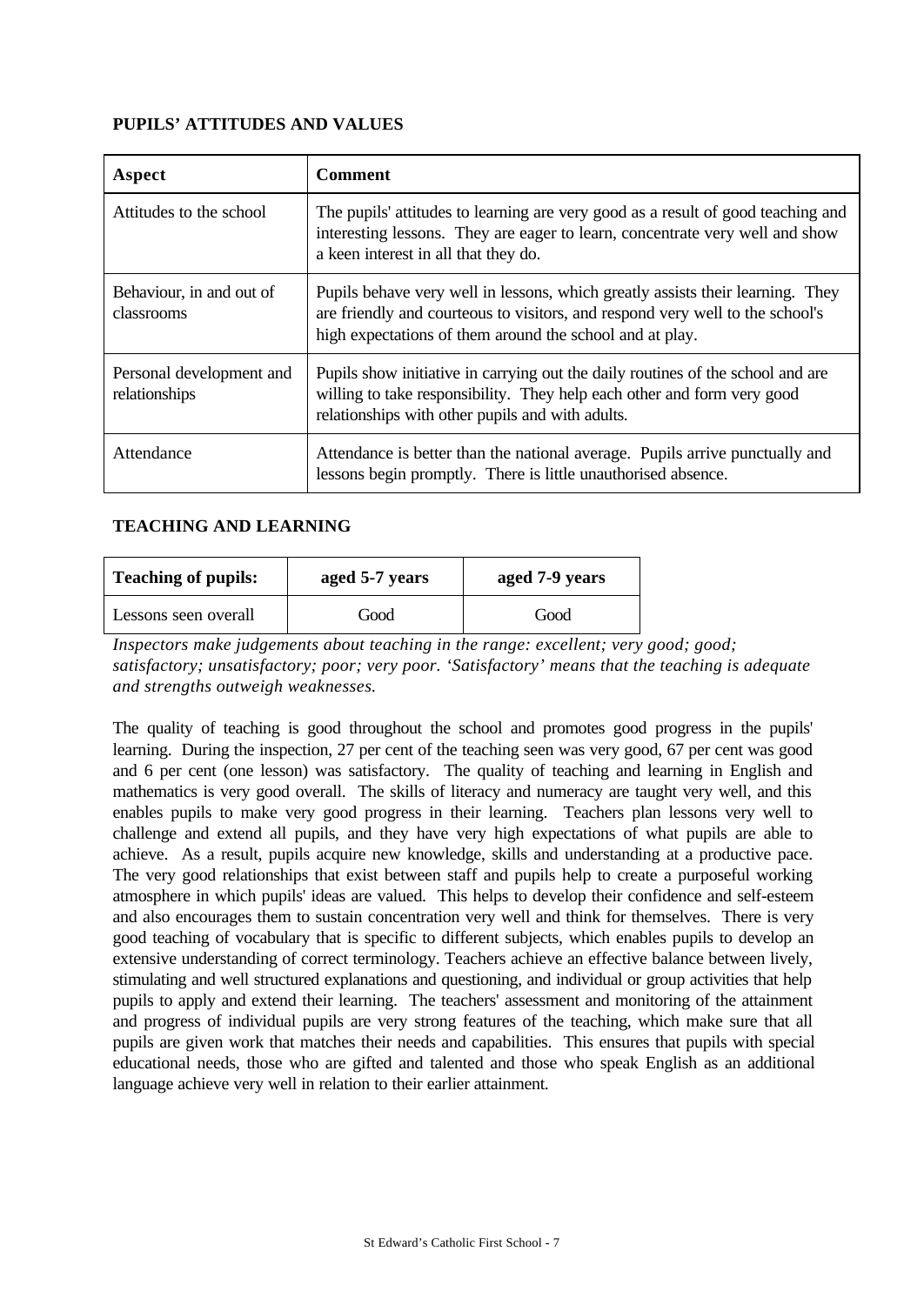# **OTHER ASPECTS OF THE SCHOOL**

| Aspect                                                                                               | <b>Comment</b>                                                                                                                                                                                                                                                                                                                                                                                                                                                     |
|------------------------------------------------------------------------------------------------------|--------------------------------------------------------------------------------------------------------------------------------------------------------------------------------------------------------------------------------------------------------------------------------------------------------------------------------------------------------------------------------------------------------------------------------------------------------------------|
| The quality and range of<br>the curriculum                                                           | The school offers a good range of learning opportunities for all pupils and the<br>curriculum meets all statutory requirements for pupils at Key Stages 1 and 2.<br>The curriculum for children in the Foundation Stage does not take account of the<br>revised national guidelines and Early Learning Goals for children in the Reception<br>year. The school's implementation of the national strategies for literacy and<br>numeracy is particularly effective. |
| Provision for pupils with<br>special educational needs                                               | The school makes very good provision for pupils with special educational needs,<br>which enables them to make very good progress. Early identification of needs,<br>specific targets for improvement and very good liaison between class teachers,<br>support staff and the co-ordinator for special educational needs all contribute<br>significantly to the high quality of the school's provision.                                                              |
| Provision for pupils with<br>English as an additional<br>language                                    | The school makes very good provision for pupils who speak English as an<br>additional language. A keen awareness of their needs in the classroom, and<br>appropriate specialist teaching where required, are key factors in ensuring that<br>these pupils progress very well.                                                                                                                                                                                      |
| Provision for pupils'<br>personal, including spiritual,<br>moral, social and cultural<br>development | The school's provision for the pupils' spiritual, moral, social and cultural<br>development is very good and strongly reflects the school's Catholic ethos and<br>values. Pupils are given many opportunities to reflect on important spiritual and<br>moral issues and to develop a sense of responsibility towards living in a<br>community. The school celebrates cultural diversity through assemblies,<br>literature, art and music.                          |
| How well the school cares<br>for its pupils                                                          | The school looks after its pupils well. There are very good procedures for<br>monitoring and promoting good behaviour. The arrangements for tracking the<br>progress of individual pupils and setting challenging targets for them to achieve<br>are a significant strength of the school.                                                                                                                                                                         |

The school's partnership with parents is very good and greatly assists the pupils to make progress.

# **HOW WELL THE SCHOOL IS LED AND MANAGED**

| Aspect                                                                    | <b>Comment</b>                                                                                                                                                                                                                                                                                                                                                                                                                                                                                                      |
|---------------------------------------------------------------------------|---------------------------------------------------------------------------------------------------------------------------------------------------------------------------------------------------------------------------------------------------------------------------------------------------------------------------------------------------------------------------------------------------------------------------------------------------------------------------------------------------------------------|
| Leadership and<br>management by the<br>headteacher and other key<br>staff | The headteacher's very good leadership provides very clear direction for the<br>school. She is very ably supported by the deputy headteacher, who leads the<br>staff in a number of key areas. Together, they have created a very effective<br>team that is committed to achieving the highest possible standards in all areas of<br>school life. Teachers with management responsibilities make a very effective<br>contribution to curricular development and monitoring the standards achieved by<br>the pupils. |
| How well the governors<br>fulfil their responsibilities                   | The governors fulfil their duties and support the headteacher and staff very well.<br>They have a good understanding of the school's strengths and weaknesses and<br>work closely with staff in order to keep abreast of all developments. Governors'<br>committees operate effectively and make a valuable contribution to the                                                                                                                                                                                     |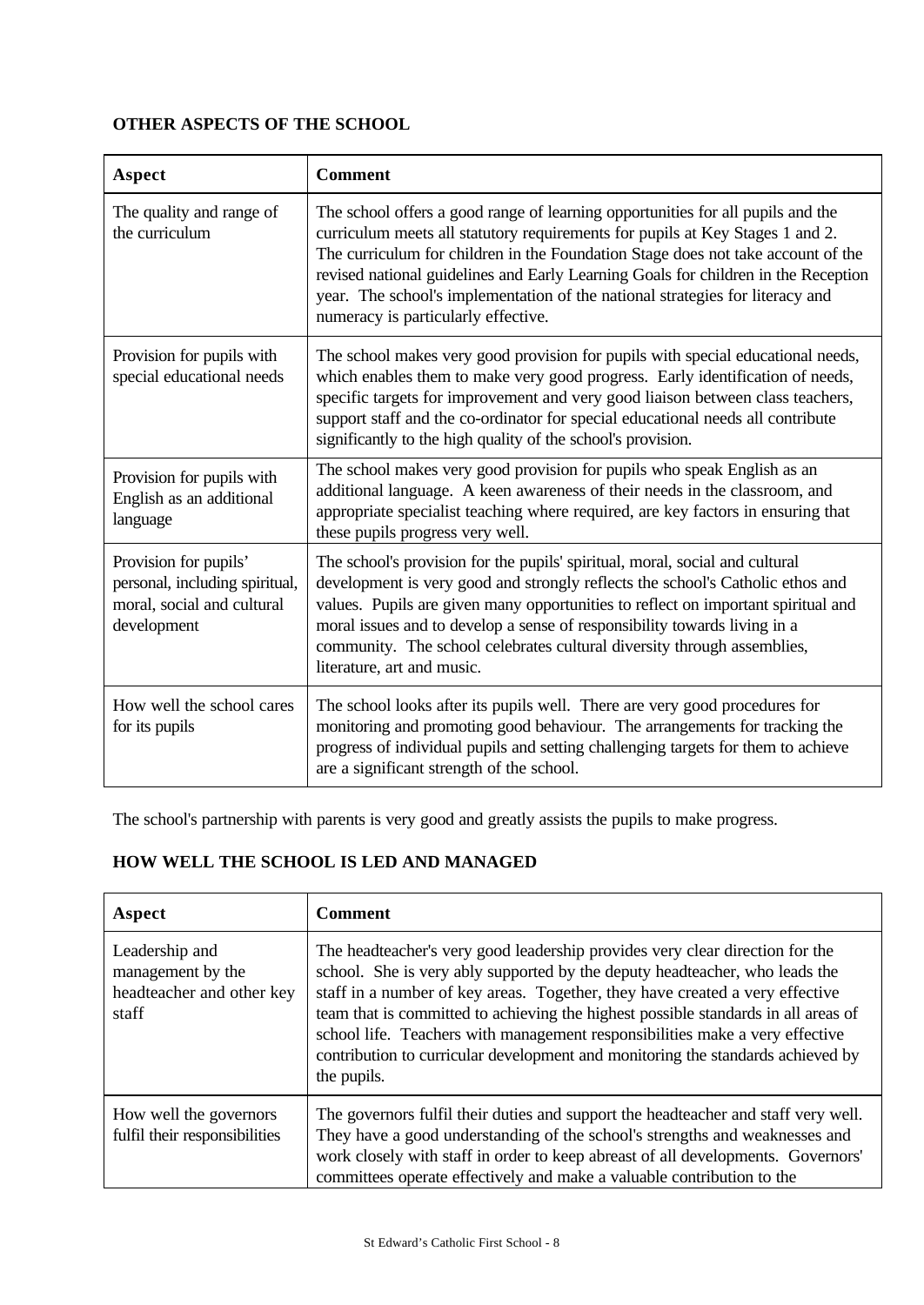|                                               | management of the school. Governors demonstrate a strong commitment to<br>supporting the school in its continuing efforts to improve.                                                                                                                                                                                                                                                                                                                                                                                                    |
|-----------------------------------------------|------------------------------------------------------------------------------------------------------------------------------------------------------------------------------------------------------------------------------------------------------------------------------------------------------------------------------------------------------------------------------------------------------------------------------------------------------------------------------------------------------------------------------------------|
| The school's evaluation of<br>its performance | This is an outstanding feature of the school. There is very detailed and thorough<br>analysis of the pupils' results in national and internal tests, which is used<br>effectively to plan their future learning experiences. Governors and staff are all<br>involved in evaluating the school's performance, comparing it with similar schools<br>and identifying ways in which it can be improved still further. There is very<br>effective monitoring and evaluation of the quality of teaching and learning<br>throughout the school. |
| The strategic use of<br>resources             | The school makes very good use of the funds that it receives to provide a high<br>quality of education for the pupils. Expenditure is very carefully linked to the<br>priorities in the school development plan, which is carefully costed. Prudent<br>forward planning has enabled the school to maintain staffing levels despite a<br>reduction in income due to lower numbers of pupils. The best value for money is<br>attained and ensures that the school is cost effective.                                                       |

# **PARENTS' AND CARERS' VIEWS OF THE SCHOOL**

| What pleases parents most |                                                                                                                                                                                                                                                | What parents would like to see improved                                                                    |  |  |
|---------------------------|------------------------------------------------------------------------------------------------------------------------------------------------------------------------------------------------------------------------------------------------|------------------------------------------------------------------------------------------------------------|--|--|
|                           | The school is well managed and led.<br>The school expects their children to work hard and<br>achieve their best.<br>The teaching is good.<br>They feel comfortable approaching the school with<br>questions or problems.<br>Behaviour is good. | There are no aspects of the school which a<br>significant number of parents would like to see<br>improved. |  |  |
|                           | The school helps their children to become mature<br>and responsible.                                                                                                                                                                           |                                                                                                            |  |  |

The findings of the inspection team support the very positive views of the parents. The extent of the parents' support can be seen in the very high percentage of questionnaires that were returned to the registered inspector (73 per cent).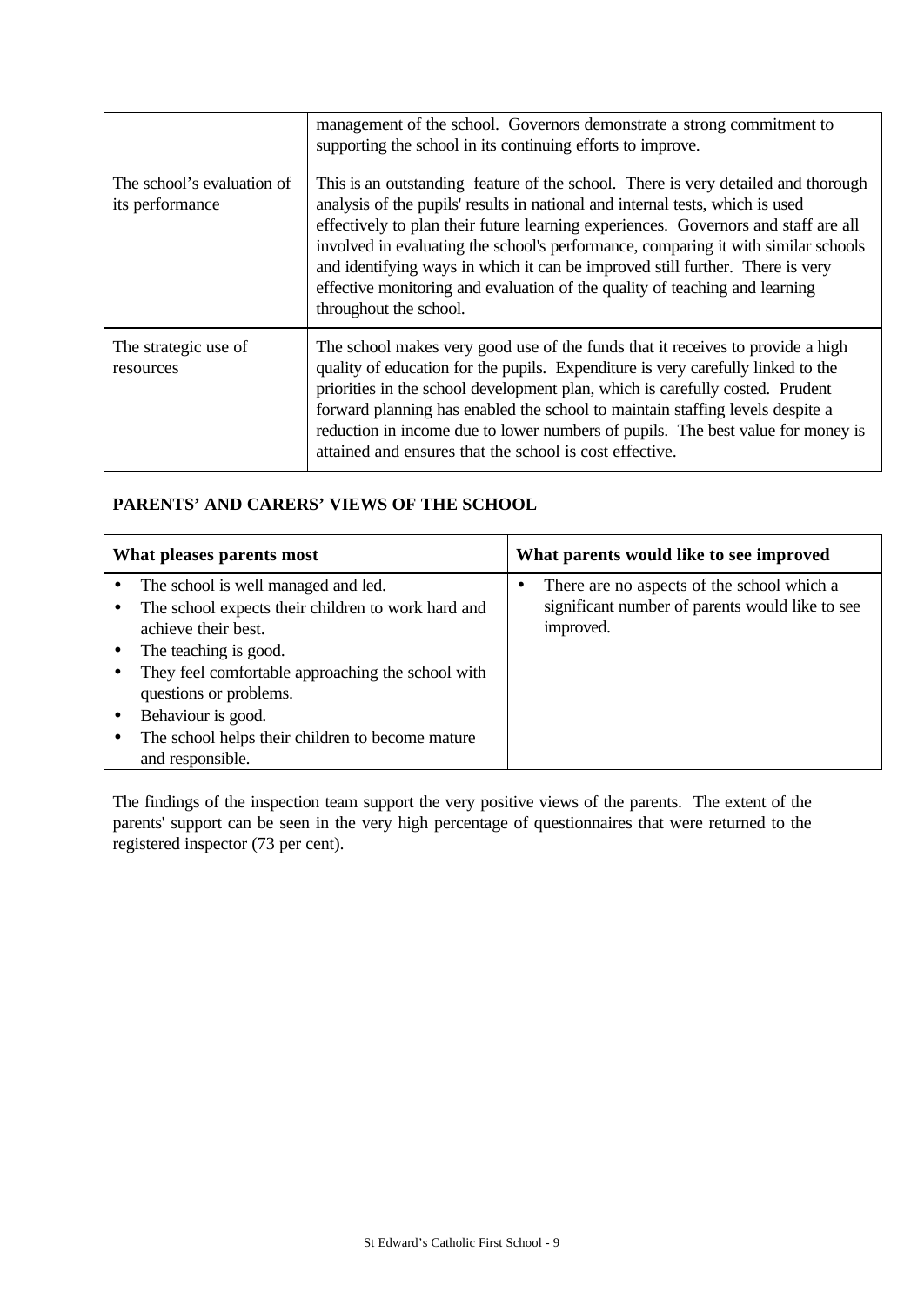#### **PART B: COMMENTARY**

### **WHAT THE SCHOOL DOES WELL**

#### **The standards achieved by the pupils in English and mathematics**

1. The pupils' results in the national tests for seven-year-olds in 2000 were very high in reading and writing, and placed the school in the top five per cent of schools nationally. In mathematics, the results were well above the national average. In reading, writing and mathematics, the pupils' results were considerably higher than those achieved by similar schools. This represents very good achievement. The findings of the inspection confirm that pupils are achieving very well in reading, writing and mathematics, and that they are on course to achieve very high standards by the end of Key Stage 1. These high standards are maintained at Key Stage 2. By the time they leave the school, at the end of Year 4, pupils attain standards that are much higher than those found in most schools in English and mathematics. Standards have improved since the school's previous inspection, when they were judged to be above average.

2. Throughout the school, pupils achieve high standards in speaking and listening. They listen attentively to teachers' explanations at the beginning of each lesson. They are eager to answer questions and suggest ideas, which they do confidently and clearly, drawing from a wide range of vocabulary. Lively discussions get many lessons off to a good start and enable pupils to formulate and express their developing ideas. As pupils move through the school, they become increasingly competent in speaking, expressing their ideas in more complex, well structured sentences.

3. As a result of the very good teaching of reading and writing skills, pupils make very good progress in these areas of learning. The National Literacy Strategy is being implemented very well throughout the school. Teachers provide a wide variety of opportunities for pupils to read varied and interesting fiction and non-fiction texts, either in a group, independently, as a whole class, with a partner or to an adult. They give pupils plenty of experience in writing for different audiences and purposes. For example, pupils in Years 3 and 4 write poetry, playscripts, character descriptions and instructions. Teachers capitalise very well on opportunities to develop pupils' literacy skills through their work in other subjects. For example, pupils in Years 1 and 2 write detailed accounts of the story of Guy Fawkes and the Gunpowder Plot as part of their work in history, and pupils in Years 3 and 4 describe what life is like in a village in Burkina Faso in a geography lesson.

4. In mathematics, pupils develop and use a variety of mental strategies to work out problems and apply their mathematical knowledge and understanding in different situations. Standards in numeracy are very good and the National Numeracy Strategy is being implemented very effectively. Pupils in Year 2 solve problems that involve addition, subtraction, multiplication and division, measure length and time in standard units, calculate half of a given quantity and recognise reflective symmetry. In Year 4, pupils construct and interpret graphs and label them accurately. They calculate the amount of time spent on different activities and work out the area of a rectangle accurately. They understand how to order fractions correctly.

5. Pupils with special educational needs achieve very well because teachers identify their needs early and set appropriate targets to help pupils improve, which are reviewed frequently. As a result of very careful monitoring of their progress and high expectations of what they are able to achieve, almost all pupils achieve the standards expected of seven-year-olds by the end of Key Stage 1 and build on this very good progress at Key Stage 2. Pupils who are gifted and talented are given very demanding work that extends their thinking. In 1999, four pupils achieved exceptionally high standards in the end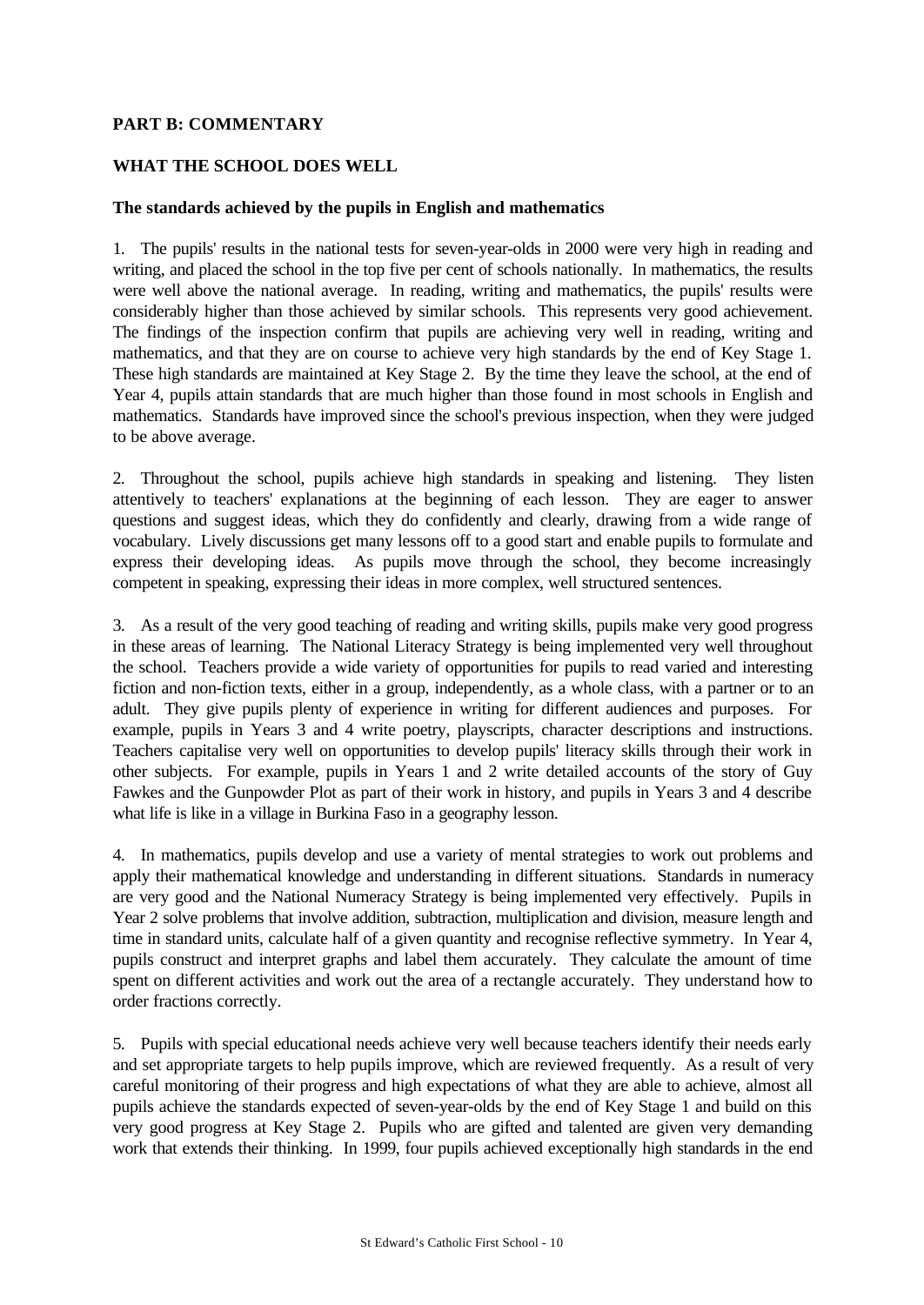of Key Stage 1 national tests in reading and writing as a result of the school's identification of their capabilities and provision of appropriate learning experiences.

6. Pupils who are learning English as an additional language also make very good progress because teachers provide them with effective models of spoken and written language, which enhance their understanding and development of English. All teachers provide many examples of written language around the classrooms, in labels and displays, and place great emphasis on teaching pupils the language that is specific to each subject as it is required. This has a very good impact on pupils' learning across the curriculum.

7. The school's detailed analysis of the pupils' results in national and internal tests revealed that girls were achieving better than boys, in line with the national trend. In response, the school has introduced a number of strategies to raise boys' attainment in reading and writing. These include careful selection of texts that appeal to boys, and a 'Dads in to school Day', which proved very successful and has resulted in a number of male parents offering to help in school on a more regular basis.

# **The leadership and management provided by the headteacher, governors and staff**

8. The school is very well led and managed by the headteacher, deputy headteacher, staff with management responsibilities and governors. All work together as a highly effective team and are committed to achieving the highest standards possible in every aspect of the school's work. Despite having received a very favourable inspection report four years ago, they decided that the school could do even better, and since then have continually sought ways to raise pupils' achievement. It is this absence of complacency, together with a shared commitment to continuing improvement, that has enabled the school to raise standards still further.

9. The headteacher provides very strong, determined leadership and is an excellent role model for staff. She knows individual pupils well and makes an important contribution to teaching by providing focused support for groups of pupils to raise their attainment. She works very closely with the deputy headteacher, who is appropriately involved in all aspects of the management of the school. The deputy headteacher plays a key role in ensuring the welfare of both staff and pupils. She lends support when it is needed and works hard, with the headteacher, to make sure that everyone feels respected and valued. At the time of the last inspection, staff with management responsibilities were not all sufficiently involved in monitoring the quality of teaching and learning in their subjects. Now, all are fully involved in this aspect of their role, and a three year monitoring timetable shows when each subject co-ordinator will observe teaching and learning throughout the school.

10. The governors are also very effective in their role and fulfil their statutory duties very well. They have an efficient committee structure and most have responsibility for overseeing a subject. The full governing body receive regular detailed, written reports from the headteacher, whilst the curriculum committee is kept up to date with all developments by the deputy headteacher. As a result of these arrangements, governors have a very good understanding of the school's strengths and a clear awareness of those areas that need further improvement. Governors contribute to the school development plan and evaluate how well it is being implemented throughout the year. Through questioning and lively debate at governors' meetings, they fulfil their role as critical friends to the school very effectively. They support the staff very well and appreciate of their efforts.

#### **The school's monitoring and evaluation of its own performance**

11. This is an outstanding feature of the school, which has been the key factor in improving its performance over the past four years. At the time of the previous inspection, there were no procedures in place to analyse in depth how well pupils were achieving or to use that information to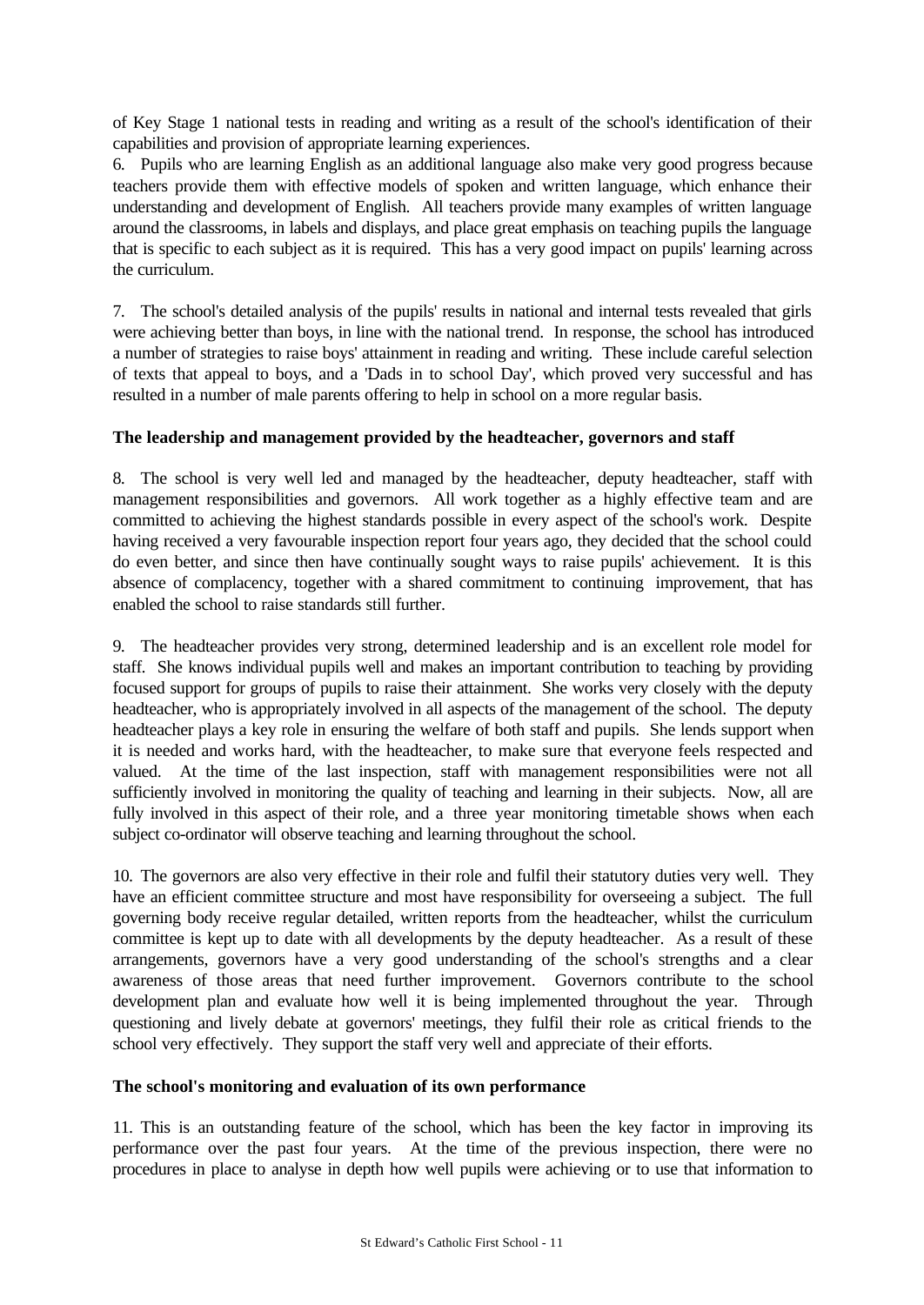raise standards. Now, the detailed analysis of pupils' performance, combined with the excellent monitoring and evaluation of teaching and learning throughout the school, is having a very significant impact on the quality of education provided for the pupils and the standards they achieve.

12. The results of national and internal tests in English and mathematics are analysed thoroughly, and the information gained is used very well to influence teaching. For example, the school provided additional support for a group of pupils who were attaining standards just below the average expected for their age, which enabled them to reach average standards in the tests. After comparing boys' and girls' attainment, the school introduced measures aimed at raising boys' attainment in reading and writing, and these are working well. The introduction of target setting for individual pupils in English and mathematics has also made a very good contribution to raising standards. Teachers and pupils set targets together, based on what each pupil needs to do to improve and the teacher's knowledge of his or her capabilities. Targets are designed to provide a high level of challenge, but are achievable with effort. The school has also implemented very good procedures for tracking individual pupils' progress, both against these targets and in relation to the expectations of the National Curriculum. These enable teachers to plan work that is sufficiently demanding for all pupils. Using this detailed knowledge of pupils' achievements, the headteacher works closely with teachers in Years 2 and 4 to set suitably challenging targets for the pupils' performance in the end of year tests.

13. The headteacher and deputy headteacher have a very good overview of the quality of teaching and learning throughout the school as a result of well planned observations in classrooms. The headteacher and teachers agreed a policy for evaluating teaching and learning, which embodies agreed criteria for what constitutes good professional practice. Observations are carried out in a climate of openness and willingness to learn from each other, and teachers receive both oral and written feedback. Subject co-ordinators use the same criteria when observing teaching and learning. They discuss the lesson with colleagues, highlighting what worked well, sharing ideas and identifying areas that could be improved.

14. All of these successful initiatives have also had a positive impact on the process of planning for school development, identifying priorities and putting strategies in place to address them. As a result, the school development plan is a very useful tool, which shows quite clearly the school's targets for improvement, the action to be taken to achieve them, the cost implications and how success will be measured. For example, the targets for raising pupils' attainment give the specific percentage increases to be achieved within a given timescale.

15. The school's aims express very high expectations and a commitment to equality of opportunity for all pupils. Its success in fulfilling its aims owes much to its commitment to critical self-evaluation. The thorough analysis of the achievements of boys and girls, pupils with special educational needs and pupils who are learning English as an additional language ensures that all are carefully tracked and monitored and given appropriately demanding work. The school also identified concerns about the pupils who come straight into Year 1 in the autumn term without any experience in the Reception class. As a result, these pupils were identified as a priority in the school development plan, and governors made a financial commitment to employ an additional part-time teacher, so that these pupils could be taught in smaller groups for some lessons. This is a successful use of the school's resources.

# **The quality of teaching and learning**

16. Throughout the school, the quality of teaching and its impact on pupils' learning are good. Staff work effectively together as a team, and are reflective and analytical about their teaching in order to raise the standards achieved by their pupils. Teachers create a purposeful working atmosphere in the classroom and have very high expectations of the pupils' behaviour and what they are able to achieve.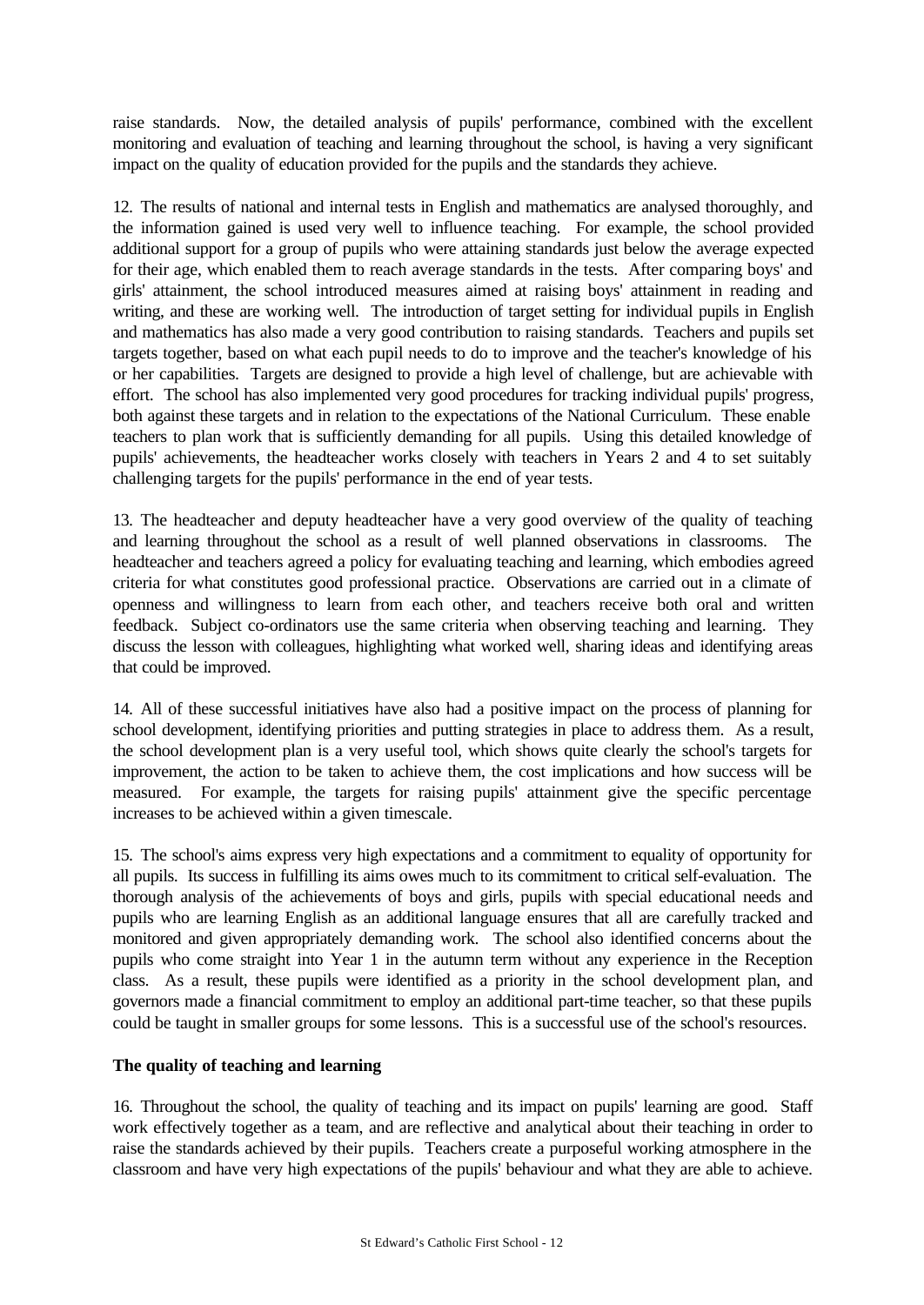The very good rapport between teachers and pupils helps to create a very positive learning environment in which pupils' ideas are valued. This helps to build their confidence and self-esteem. Teachers achieve an effective balance between lively, stimulating and well structured explanations and questioning, and individual or group activities that help pupils to apply and extend their learning. Teachers and assistants work well together to provide the best possible support for pupils. An example of very good practice was seen in a literacy lesson for pupils in Years 1 and 2, where the assistant observed and made notes on selected pupils during the introductory session. This ensured that she was productively engaged in the lesson and also provided valuable information for the teacher. Lessons are very well planned and have a clear purpose, which is communicated well to the pupils. This helps them to have a good understanding of what they are learning. The teaching of basic skills in literacy and numeracy is particularly effective and helps pupils to achieve very high standards. The assessment and monitoring of the attainment and progress of individual pupils is a very strong feature of the teaching. It helps to ensure that all pupils are given work that matches their needs and capabilities. This enables all pupils, including those with special educational needs, those who are gifted and talented and those who speak English as an additional language, to achieve very well in relation to their earlier attainment.

17. The strengths of teaching across the school were illustrated very well in a literacy lesson for pupils in Years 3 and 4, in which the teacher was developing the pupils' understanding of texts that give a series of instructions. The teacher's lively and enthusiastic introduction quickly engaged the pupils' attention and interest. Her skilful questioning prompted pupils to consolidate their learning from the previous lesson, and her re-assuring manner gave pupils the confidence to offer ideas and suggestions even when they were uncertain. The teacher's very high expectations of the pupils were evident in her use of correct technical vocabulary such as 'imperative verbs', 'syllables' and 'evaluate', which she illustrated very well through examples. The teacher used a range of highly effective strategies and resources to reinforce the pupils' understanding of the features of instructional texts.

18. The lesson moved along at a brisk pace, which sustained the pupils' interest and concentration well, and the teacher built effectively on their previous learning by comparing different types of text: "How is this text different from the one we looked at yesterday?" In response, pupils commented knowledgeably on the layout, style of writing, potential audience and use of features such as bullet points, arrows and subheadings, which indicated good gains in understanding. The planned activities took good account of pupils' needs and work was very well matched to their capabilities. For example, four pupils, who required additional help with spelling, worked in the library with the learning support assistant for part of the lesson on a planned programme of activities. A particularly good feature of the lesson was the planned activity in which pupils applied what they had learned by writing their own instructions for making a model of a moving monster, which they had recently completed in design and technology.

#### **The pupils' spiritual, moral, social and cultural development**

19. The school's very good provision for the pupils' spiritual, moral, social and cultural development clearly reflects its aims and philosophy. There is a strong emphasis on teaching Christian principles in all aspects of school life, and staff work hard to create a climate of mutual trust and respect. All adults who work in the school provide very good models of behaviour for the pupils. They speak to the pupils courteously and politely, showing them clearly how they should treat others. Pupils are encouraged to show care and thoughtfulness towards others, both in school and beyond. They are given opportunities to learn about fairness, tolerance and forgiveness, in collective worship, religious education and class discussions in other subjects.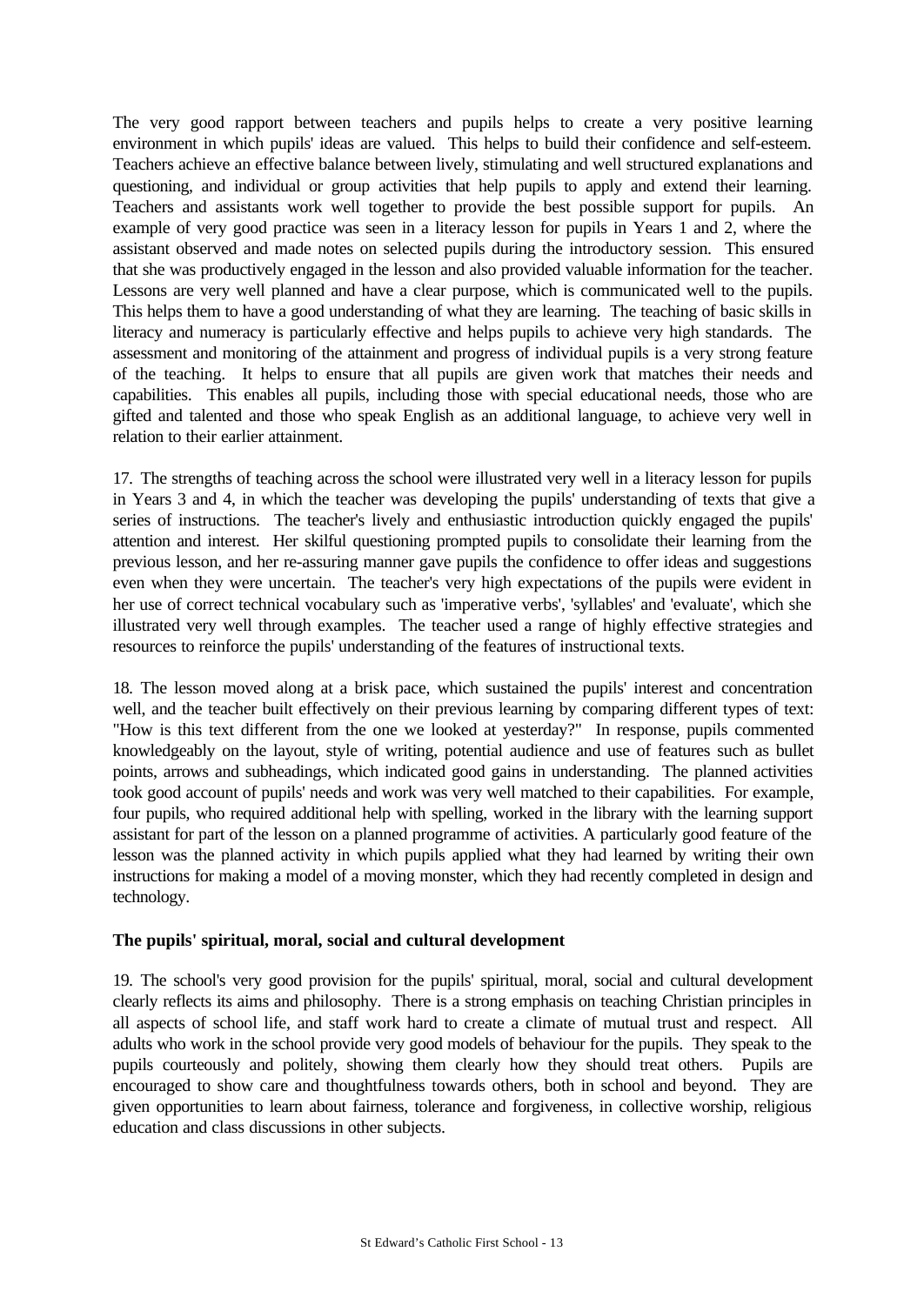20. Collective worship makes an important contribution to developing pupils' spiritual awareness by encouraging them to reflect on questions such as "How can we show love to others?" In an assembly in which older pupils explored the meaning of Advent, they were challenged to consider, "How am I preparing to celebrate Jesus's birthday?" and were asked to reflect on the question, "Do you always remember to make a space for Jesus in your life?" Teachers strongly promote and foster values such as honesty, fairness and a respect for truth and justice. They help pupils to behave in accordance with moral principles and values, rather than through fear of sanctions. They create a positive climate of praise and encouragement, which builds pupils' self-esteem. All pupils are recognised for their achievements at weekly whole school assemblies.

21. Adults encourage pupils to work together co-operatively and to take responsibility for some aspects of their own learning. Many lessons were seen in which pupils worked independently of the teacher and used their initiative to find information if the teacher was engaged with another group. Pupils are given many opportunities to take responsibility for jobs around the school, to raise money for charities and to develop an awareness of their responsibilities towards the environment. Participation in the school council enables pupils to voice their opinions on different aspects of school life. When the school was planning improvements to the outdoor play area, pupils were consulted about what they would like to see included and their ideas were taken into account.

22. The school celebrates the ethnic and cultural diversity of its own community as well as developing the pupils' awareness of the richness and diversity of society as a whole. In collective worship, some pupils spoke or sang in the language of their home country. Pupils and parents of different faiths are welcomed into the school community, and some parents talk to pupils about their special festivals. Pupils enjoy and learn from visitors, such as Indian dancers, a poet in residence and a professional percussionist. They participate in a music festival and a book week.

23. The pupils' spiritual, moral, social and cultural development is promoted very well through the curriculum. A very well planned programme of personal and social development links effectively with pupils' learning in science and physical education. Teachers' select pupils' reading books carefully to reflect social and cultural diversity and also use shared texts effectively to provide a forum for discussing moral issues. Pupils experience art, music and dance from a variety of cultures, and learn about the festivals and traditions of different faiths in religious education. A geography lesson for Years 3 and 4 was particularly effective in helping pupils to understand the cultural differences between life in Burkina Faso and that in Windsor.

# **The pupils' attitudes, behaviour and personal development**

24. As a result of the very good provision for their personal development, and the school's emphasis on the positive reinforcement of good behaviour, pupils' attitudes, behaviour and personal development are all very good and have a very beneficial effect on the quality of their learning.

25. Pupils' attitudes to their work are very positive. They are eager to learn and show interest and enjoyment in lessons. This helps them to sustain concentration very well and work at a productive pace. In class and group activities, pupils are keen to offer ideas and answer questions. They listen carefully to teachers and assistants and show respect for each other's views. Pupils co-operate very well when working with a partner or in small groups, without allowing themselves to be distracted by idle chatter. They take turns fairly on the computer and share ideas and resources sensibly. Pupils take a pride in their work and try hard to do their best.

26. Teachers have very high expectations of pupils' behaviour and these are communicated clearly to the pupils and reinforced consistently by all adults. As a result, pupils behave very well in lessons,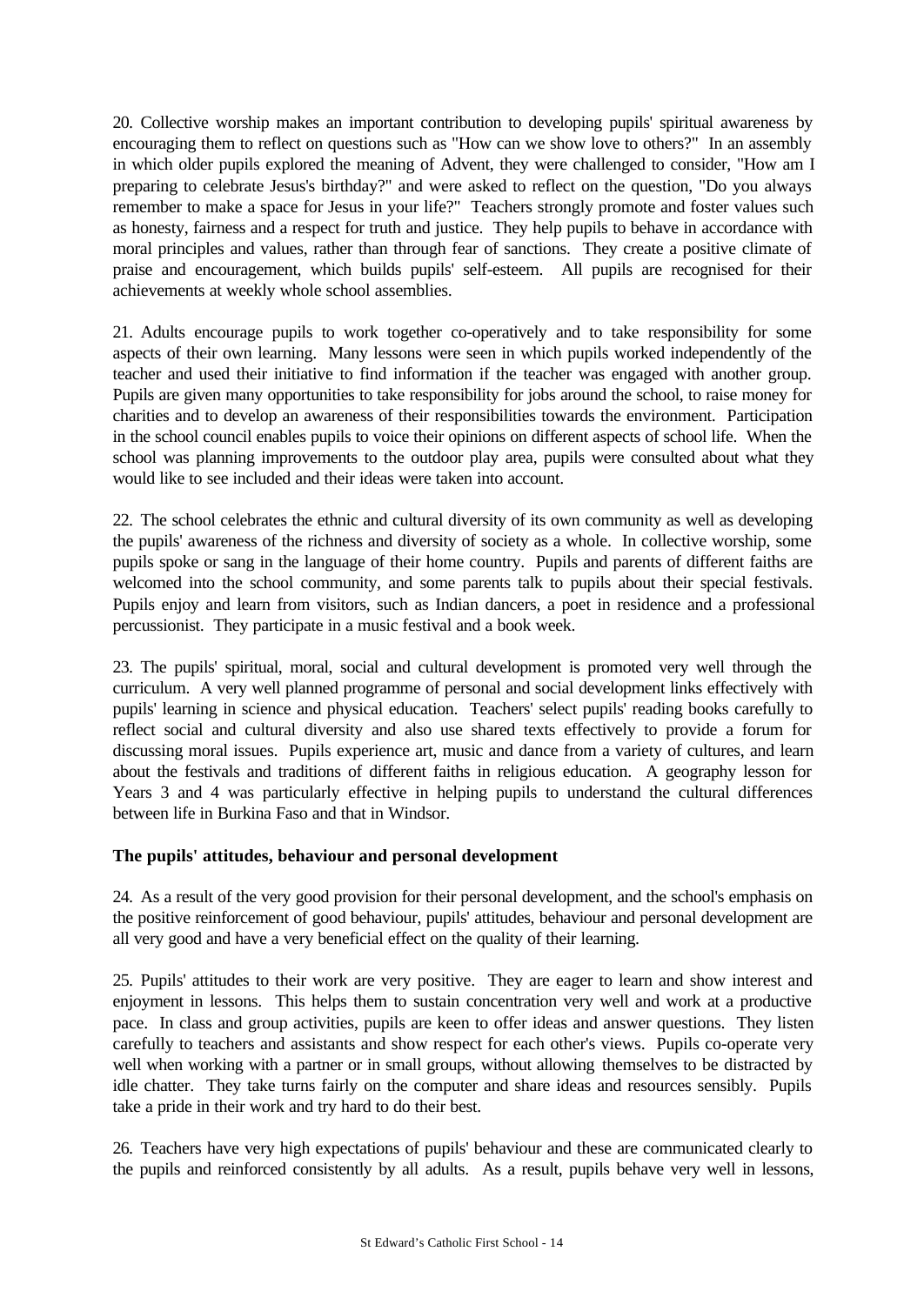around the school and in assembly. They are friendly and welcoming, and are polite to adults and to each other. The improvements that have been made to the outside play area have provided pupils with climbing equipment, games and quiet areas with seating. These have a positive impact on pupils' behaviour at playtimes, and the pupils treat this equipment with care.

27. The school fosters constructive relationships between pupils and between pupils and adults, which are based on respect and understanding of each other's feelings, values and beliefs. These very good relationships help to create a harmonious community and a positive learning environment. Pupils are encouraged to take responsibility for their actions and to consider what impact these may have on others. They listen to each other's ideas and are quick to offer help when it is needed. **WHAT COULD BE IMPROVED**

#### **Curricular provision for children in the Foundation Stage**

28. At the time of this inspection, there were no children in the Reception class, as those who start school in September go straight into Year 1. Children who become five during the autumn term enter the Reception class in January, and those who reach the age of five during the spring term enter the Reception class in April. The curricular planning which is currently in place does not take account of the revised national guidelines and Early Learning Goals for children in the Foundation Stage, which were published in May 2000. Although there is a good range of resources in the classroom for Reception children, there are limited resources, such as wheeled toy vehicles, for outdoor activities to enhance the children's physical development. There is no separate enclosed play area for them, although they do have access to climbing equipment in the playground.

# **WHAT SHOULD THE SCHOOL DO TO IMPROVE FURTHER?**

# **Improve the provision for children in the Foundation Stage of learning by:**

- ensuring that the curriculum is planned according to the revised national guidelines and Early Learning Goals for children of this age, and linking this into the school's existing planning for the National Curriculum;
- ensuring that children have appropriate access to large play equipment to enhance their physical development.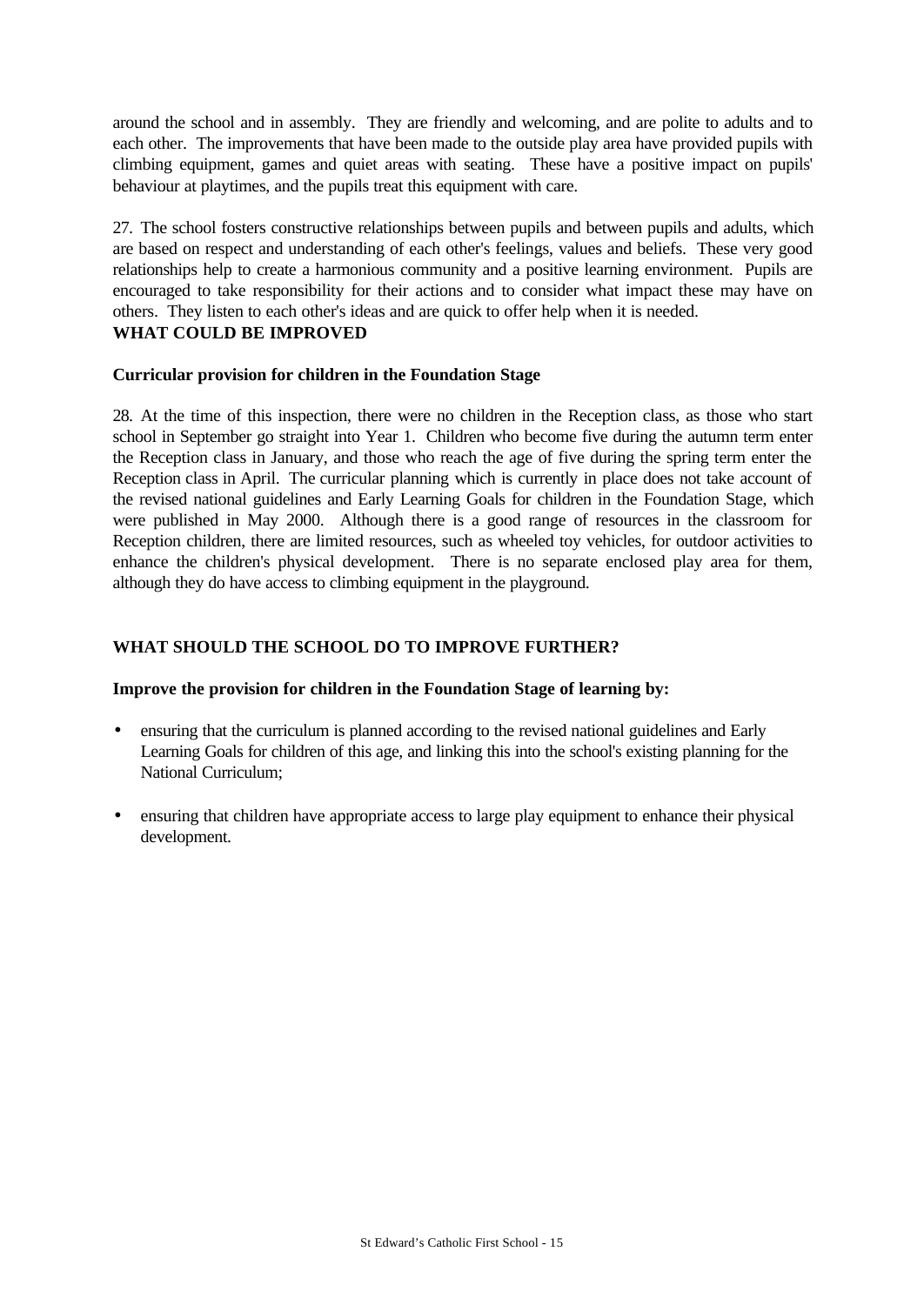# **PART C: SCHOOL DATA AND INDICATORS**

# *Summary of the sources of evidence for the inspection*

Number of lessons observed

Number of discussions with staff, governors, other adults and pupils

| 15 |  |
|----|--|
| 12 |  |

## *Summary of teaching observed during the inspection*

| Excellent | Very good | Good | Satisfactory   Unsatisfactory | Poor | Very Poor |
|-----------|-----------|------|-------------------------------|------|-----------|
|           | ZU        | 66   |                               |      |           |

*The table gives the percentage of teaching observed in each of the seven categories used to make judgements about lessons.*

#### *Information about the school's pupils*

| Pupils on the school's roll                                      | $Y1 - Y4$ |
|------------------------------------------------------------------|-----------|
| Number of pupils on the school's roll (FTE for part-time pupils) | 164       |
| Number of full-time pupils eligible for free school meals        |           |

*FTE means full-time equivalent.*

| <b>Special educational needs</b>                                    | $Y1 - Y4$ |
|---------------------------------------------------------------------|-----------|
| Number of pupils with statements of special educational needs       |           |
| Number of pupils on the school's special educational needs register |           |

| English as an additional language                       | No of<br>pupils |
|---------------------------------------------------------|-----------------|
| Number of pupils with English as an additional language | 2 <sup>c</sup>  |

| Pupil mobility in the last school year                                       | No of<br>pupils |
|------------------------------------------------------------------------------|-----------------|
| Pupils who joined the school other than at the usual time of first admission |                 |
| Pupils who left the school other than at the usual time of leaving           |                 |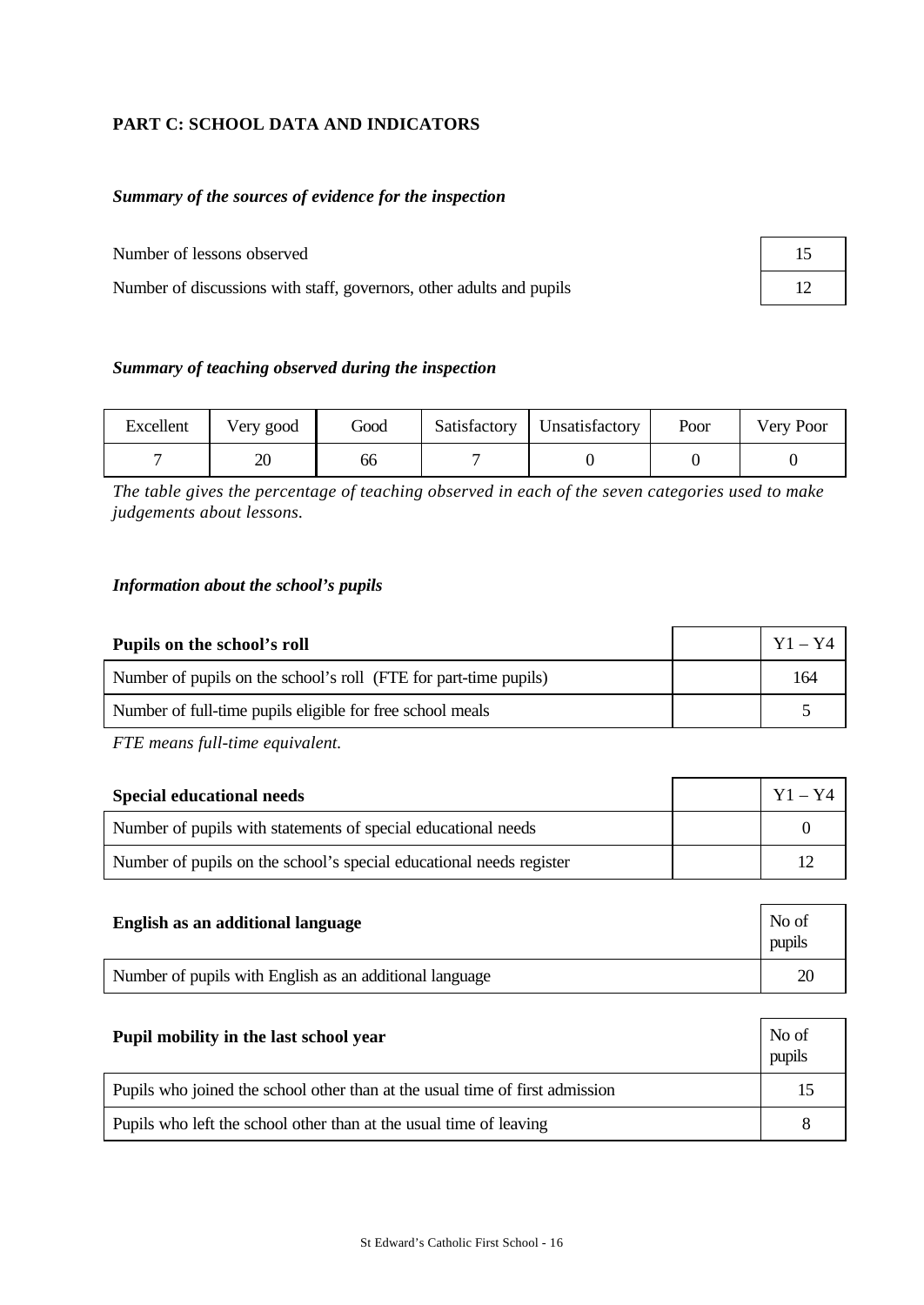# *Attendance*

| School data               |     |
|---------------------------|-----|
| National comparative data | 5.4 |

# **Authorised absence Unauthorised absence**

|                           | %   |                           | $\%$ |
|---------------------------|-----|---------------------------|------|
| School data               | 4.2 | School data               | 0.3  |
| National comparative data | 5.4 | National comparative data | 0.5  |

*Both tables give the percentage of half days (sessions) missed through absence for the latest complete reporting year.*

### *Attainment at the end of Key Stage 1*

|                                                                                           | Year | <b>Boys</b> | Girls | Total |
|-------------------------------------------------------------------------------------------|------|-------------|-------|-------|
| Number of registered pupils in final year of Key Stage 1 for the latest<br>reporting year | 2000 | 24          |       |       |

| <b>National Curriculum Test/Task Results</b> |             | <b>Reading</b> | Writing | <b>Mathematics</b> |
|----------------------------------------------|-------------|----------------|---------|--------------------|
|                                              | <b>Boys</b> | 23             | 23      | 23                 |
| Numbers of pupils at NC<br>level 2 and above | Girls       | 13             | 13      | 13                 |
|                                              | Total       | 36             | 36      | 36                 |
| Percentage of pupils                         | School      | 97 (89)        | 97 (92) | 97 (100)           |
| at NC level 2 or above                       | National    | [82]           | 85 [83] | 90 [87]            |

| <b>Teachers' Assessments</b>                 |             | English    | <b>Mathematics</b> | <b>Science</b> |
|----------------------------------------------|-------------|------------|--------------------|----------------|
|                                              | <b>Boys</b> | 23         | 23                 | 23             |
| Numbers of pupils at NC<br>level 2 and above | Girls       | 13         | 13                 | 13             |
|                                              | Total       | 36         | 36                 | 36             |
| Percentage of pupils                         | School      | 97 (92)    | (100)<br>97        | 97 (95)        |
| at NC level 2 or above                       | National    | [82]<br>84 | 88 [86]            | 88 [87]        |

*Percentages in brackets refer to the year before the latest reporting year.*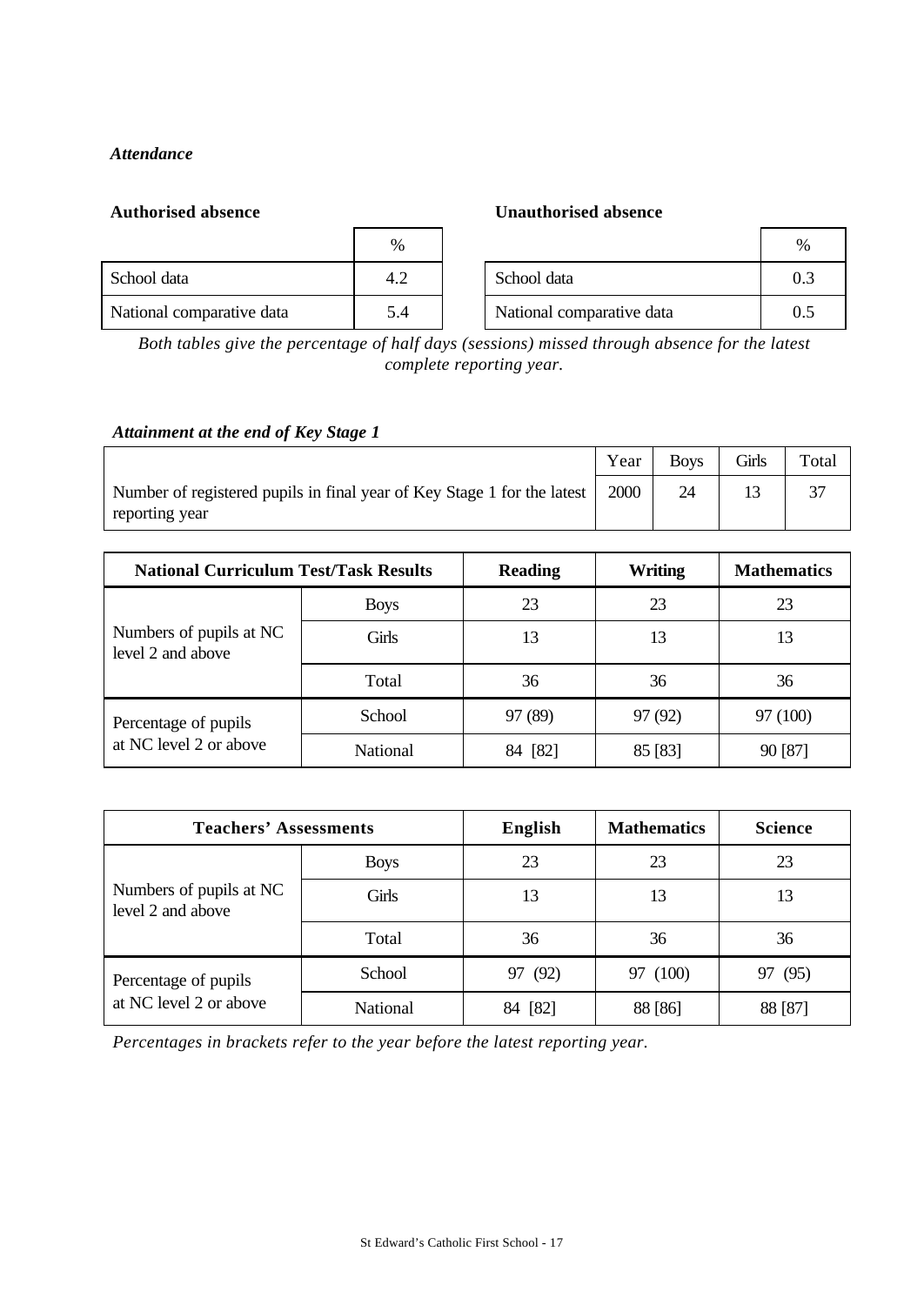|                                 | No of<br>pupils |                                 | Fixed<br>period | Perma            |
|---------------------------------|-----------------|---------------------------------|-----------------|------------------|
| Black – Caribbean heritage      | 1               | Black – Caribbean<br>heritage   | $\Omega$        | $\boldsymbol{0}$ |
| Black – African heritage        | 1               | Black – African heritage        | $\Omega$        | $\overline{0}$   |
| $Black - other$                 | $\overline{2}$  | $Black - other$                 | $\Omega$        | $\overline{0}$   |
| Indian                          | 4               | Indian                          | $\Omega$        | $\boldsymbol{0}$ |
| Pakistani                       | $\Omega$        | Pakistani                       | $\Omega$        | $\overline{0}$   |
| Bangladeshi                     | $\theta$        | Bangladeshi                     | $\Omega$        | $\theta$         |
| Chinese                         | $\theta$        | Chinese                         | $\Omega$        | $\theta$         |
| White                           | 156             | White                           | $\Omega$        | $\boldsymbol{0}$ |
| Any other minority ethnic group | $\theta$        | Other minority ethnic<br>groups | $\Omega$        | $\overline{0}$   |

*This table refers to pupils of compulsory school age only.*

# *Ethnic background of pupils Exclusions in the last school year*

|                                 | Fixed<br>period | Permanent |
|---------------------------------|-----------------|-----------|
| Black – Caribbean<br>heritage   | 0               | 0         |
| Black - African heritage        | 0               | 0         |
| $Black - other$                 | 0               | 0         |
| Indian                          | 0               | 0         |
| Pakistani                       | 0               | 0         |
| Bangladeshi                     | 0               | 0         |
| Chinese                         | 0               | 0         |
| White                           | 0               | 0         |
| Other minority ethnic<br>groups | 0               | 0         |

*This table gives the number of exclusions of pupils of compulsory school age, which may be different from the number of pupils excluded.*

# *Teachers and classes Financial information*

# **Qualified teachers and classes: Y1 – Y4**

| Total number of qualified teachers<br>(FTE) | 7.5 | Financial year | 1999 |
|---------------------------------------------|-----|----------------|------|
| Number of pupils per qualified<br>teacher   | 22  |                |      |
| Average class size                          | 27  |                | £    |

# **Education support staff:**  $Y1 - Y4$

| Total number of education support<br>staff |     |
|--------------------------------------------|-----|
| Total aggregate hours worked per<br>week   | 125 |

| 7.5 | Financial year | 1999/00 |
|-----|----------------|---------|
|     |                |         |

| 27  |                                               |                                      | £      |
|-----|-----------------------------------------------|--------------------------------------|--------|
|     |                                               | Total income                         | 338107 |
|     |                                               | Total expenditure                    | 325778 |
|     |                                               | Expenditure per pupil                | 1761   |
| 125 | Balance brought forward from<br>previous year |                                      | 33008  |
|     |                                               | Balance carried forward to next year | 45337  |